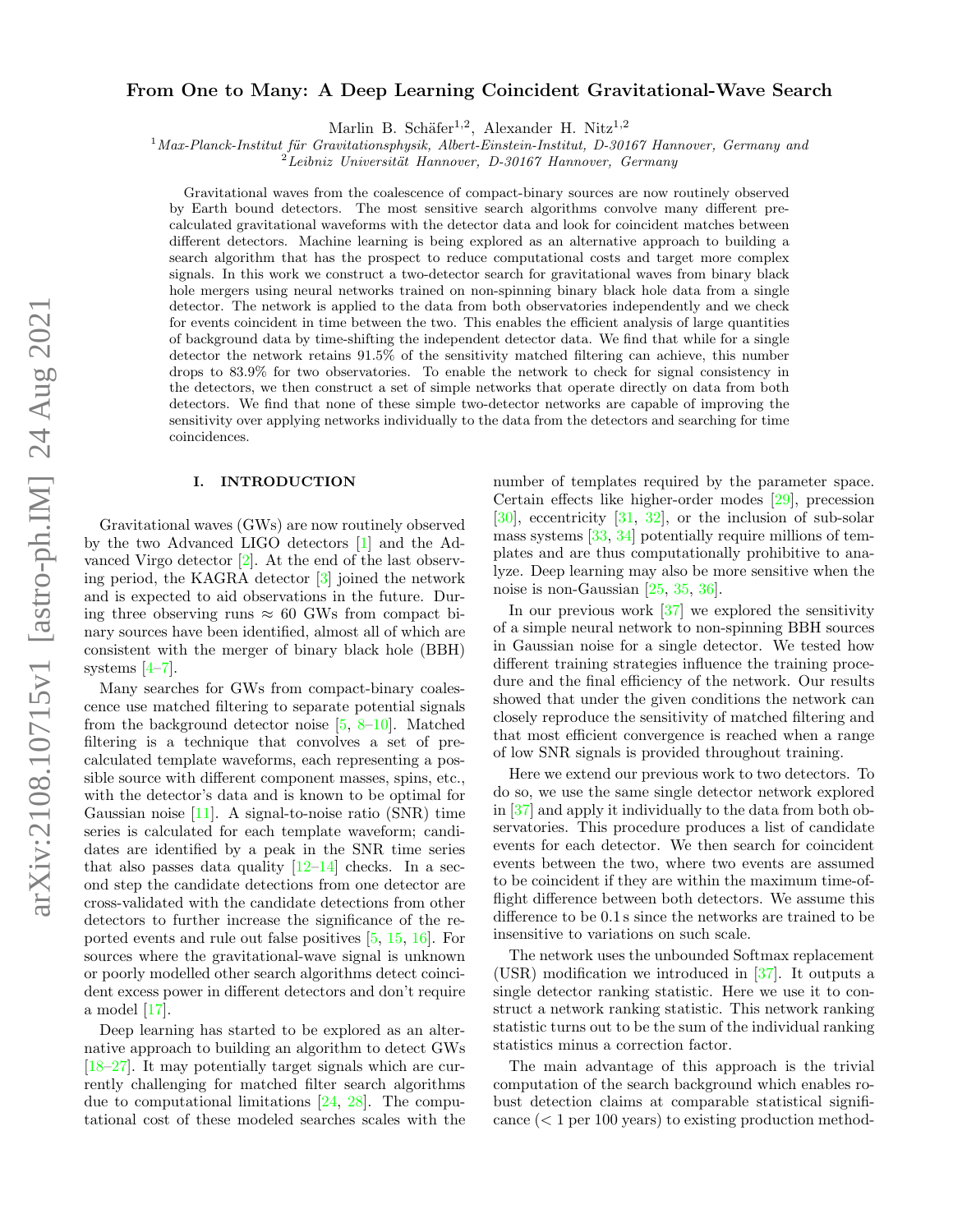ology. By applying time shifts larger than the time-offlight difference between the detectors to the data from only one observatory, we can create large amounts of data which by construction cannot contain any astrophysical coincident candidates. By applying the time shifts to the single detector events rather than the input data directly, we can skip re-evaluating the entire test set and efficiently look for coincident events. This is a well established method that has already been successfully applied [\[5,](#page-9-5) [15,](#page-9-11) [16\]](#page-9-12). By this approach we can probe the search down to a false-alarm rate (FAR) of 1 false-alarm per  $\mathcal{O}(10^3)$  months. The FAR estimates how often a candidate is produced by the search under the null hypothesis of no astrophysical candidates. Our FAR-estimate is limited by the assigned hardware resources rather than the available data.

We compare this search to an equivalent matched filter search [\[38\]](#page-9-28). We find that the deep learning search still retains 92.4% of the sensitivity of a two-detector matched filter search when the latter is restricted to using the timing difference between the detectors as the only means for determining coincident events. However, the matched filter search also extracts some information on the parameters of the signal. When we also require matching templates and the phase and amplitude of the triggered templates to be consistent between detectors [\[39\]](#page-9-29), the machine learning search only retains 83.9% of the sensitivity.

We then construct a single network that operates on the data from both detectors. The idea is that the network may then be able to learn, summarize, and crosscorrelate signal characteristics between detectors. To do so, we remove the last layer of the original networks applied to the individual detectors and concatenate their output. Thereby the input data are compressed to a 128 dimensional latent space. Dense layers are used to correlate the concatenated outputs and condense it into a single ranking statistic.

Using a single network complicates the background estimation, as time shifts between the detectors can in principle not be applied after evaluating the individual data streams. However, the two-detector network architecture is constructed such that the data from different detectors is analyzed by individual sub-networks, concatenated and processed by a third sub-network. This enables us to process the bulk of the data only once and apply time shifts to the individual detector sub-network outputs. To obtain the ranking statistic we are then only required to run the time-shifted data through the final, small subnetwork.

We find that networks constructed this way are not able to improve the sensitivity over a time coincidence analysis of the single detector machine learning events. We test three different approaches to training these networks but none show any improvement.

<span id="page-1-0"></span>TABLE I. A detailed overview of the architecture for the single detector neural network. Rows are grouped by their influence on the shape of the data. The layers are to be read from left to right and top to bottom to construct the network.

| layer type                | kernel size    | output shape    |
|---------------------------|----------------|-----------------|
| $Input + BatchNormal$     |                | $2048 \times 1$ |
| $Conv1D + ELU$            | 64             | $1985 \times 8$ |
| Conv1D                    | 32             | $1954 \times 8$ |
| $MaxPool1D + ELU$         | 4              | $488 \times 8$  |
| $Conv1D + ELU$            | 32             | $457 \times 16$ |
| Conv1D                    | 16             | $442 \times 16$ |
| $MaxPool1D + ELU$         | 3              | $147 \times 16$ |
| $Conv1D + ELU$            | 16             | $132 \times 32$ |
| Conv1D                    | 16             | $117 \times 32$ |
| $MaxPool1D + ELU$         | $\overline{2}$ | $58 \times 32$  |
| Flatten                   |                | 1856            |
| Dense $+$ Dropout $+$ ELU |                | 64              |
| $Dense + Dropout + ELU$   |                | 64              |
| $Dense + Softmax$         |                | $\overline{2}$  |
|                           |                |                 |

# <span id="page-1-2"></span>II. COINCIDENT SEARCH FROM INDEPENDENT SINGLE-DETECTOR **NETWORKS**

The algorithm explored in this section uses a network trained on data from a single detector and uses it to find coincidences in multiple detectors. It is one of the most simple extensions and has two advantages. Firstly, networks trained on data from a single detector can be re-used which reduces requirements to computational resources. Secondly, the search background can be estimated using well established and efficient algorithms allowing for much higher confidence in candidate detections.

# A. Architecture

We use the same network as in  $[37]$ , which is an adaptation of the network presented in  $[20]$ . It consists of 6 stacked convolutional layers followed by 3 dense layers. An overview of the architecture is given in [Table I.](#page-1-0)

The last layer contains a Softmax activation function, which we remove during testing. In [\[37\]](#page-9-27) we showed that this modification, which we called unbounded Softmax replacement (USR), allows the network to be tested at lower FARs than otherwise possible.

The Softmax activation for the first output neuron is given by

<span id="page-1-1"></span>
$$
p \coloneqq \text{Softmax}(\boldsymbol{x})_0 = \frac{1}{1 + \exp(-\Delta x)},\tag{1}
$$

where  $\mathbf{x} = (x_0, x_1)$  is the network output before the activation function and  $\Delta x = x_0 - x_1$ . When  $\Delta x$  is strongly positive, the denominator in [\(1\)](#page-1-1) and thus the fraction numerically evaluates to 1. This leads to problems when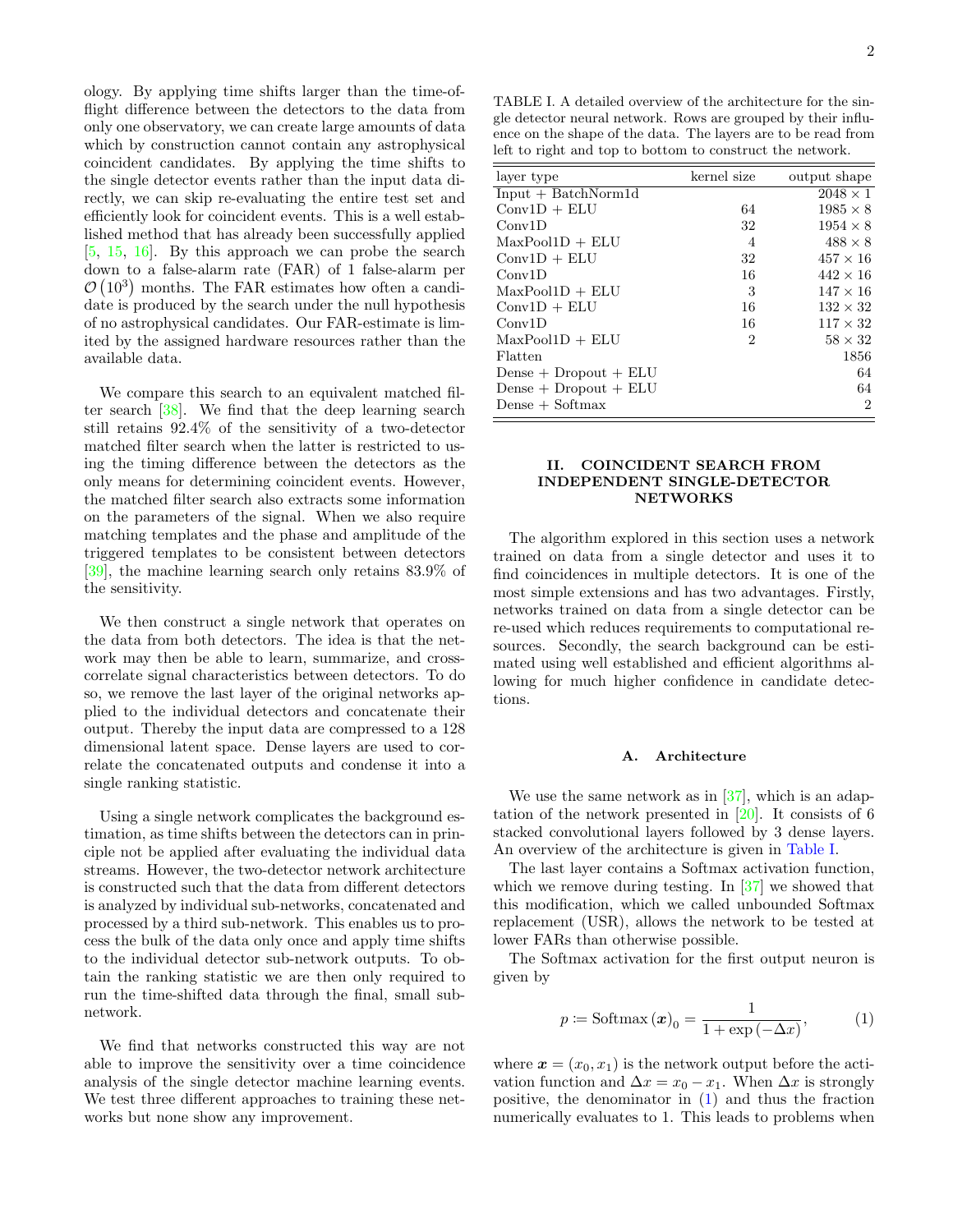setting the threshold value to use to determine true positive detections [\[37\]](#page-9-27).

However, equation [\(1\)](#page-1-1) is bijective and can be inverted

$$
-\Delta x = \log\left[\frac{1}{p} - 1\right].\tag{2}
$$

This quantity is monotonic and we can thus do statistics on  $\Delta x$  directly, avoiding numerical instabilities while still using the Softmax activation during training.

### <span id="page-2-2"></span>B. Data Sets and Training

The input to the network is a time series of 1s duration sampled at 2048 Hz. This allows for signals up to a frequency of 1024 Hz to be resolved which is sufficient for the considered parameter space.

The network is trained on signals from non-spinning BBHs with component masses  $m_1, m_2$  uniformly distributed from  $10 M_{\odot}$  to  $50 M_{\odot}$ . We enforce  $m_1 \geq m_2$ and for each pair of masses uniformly draw 5 coalescence phases  $\phi_0 \in [0, 2\pi]$ . The signals are generated with the waveform model SEOBNRv4\_opt [\[40\]](#page-9-31) (optimized version of SEOBNRv4 [\[41\]](#page-9-32)) and scaled to varying optimal SNRs in the range [5, 15] during training. The time of merger is varied from 0.6 s to 0.8 s from the start of the input window to decrease the dependency of the network on the exact signal position. Each signal is whitened by the analytic model for the detector power spectral density (PSD) aLIGOZeroDetHighPower [\[42\]](#page-9-33). For further details on the training set please refer to [\[37\]](#page-9-27).

Notably, we do not vary the sky position, inclination or polarization during training. For a single detector, variations in these parameters can be fully expressed by changes in the distance, which is fixed by choosing a specific SNR, and the phase  $\phi_0$ . For a two detector setup this degeneracy is broken as a time-of-flight difference is introduced and the amplitudes and phases are correlated in the two detectors. However, our search algorithm is largely parameter agnostic. This means that its output does not depend on the amplitude or phase. Thus, we do not have information on whether or not the search responds to consistent signals. Finally, the time-of-flight difference is on the order of the variation of the merger time within the training set and can, therefore, not be resolved. In [section III](#page-6-0) the network has access to data from both observatories and the data is adjusted accordingly.

All noise is Gaussian and simulated from the aLIGOZeroDetHighPower PSD  $[42]$ . We explicitly generate colored noise and whiten it afterwards. This in principle allows to extend our training to real noise.

The training set contains 200 000 noise samples, 100 000 of which are combined with 100 000 unique sig-nals. The validation set<sup>[1](#page-2-0)</sup> contains  $400000$  noise samples and 10 000 unique signal samples, which we subsequently scale to SNRs 3, 6, 9, 12, 15, 18, 21, 24, 27 and 30. This set is used to calculate the efficiency of the network at a fixed false-alarm probability (FAP) of  $10^{-4}$ . The FAP is the fraction of discrete noise samples misclassified as signals. The efficiency is the fraction of discrete signal samples correctly classified as signals at a given FAP.

The test set contains a month of continuous simulated noise for each of the two detectors in Hanford and Livingston. We inject signals with parameters drawn from the distributions shown in [Table II](#page-4-0) into both data streams. Injections are separated by a random time between 16s to 22s. To enable the networks to process this data, the continuous stream is sliced into  $\approx 26$  million overlapping, correlated samples. Each sample is whitened individually by the analytic PSD.

We construct a second test set for background estimation. This set contains the same time domain noise as the first test set but no injections are performed. We pre-process this second data set in the same way we preprocess the first data set for the network to be able to process it.

The network is trained for 200 epochs and we use the network with the highest average efficiency over all SNRs for the analysis carried out here. We use the Adam optimizer with a learning rate of  $10^{-5}$ ,  $\beta_1 = 0.9$ ,  $\beta_2 = 0.999$ and  $\epsilon = 10^{-8}$  [\[43\]](#page-10-0). We use a variant of the binary crossentropy which was designed to stay finite as loss function

$$
L(\boldsymbol{y}_{t}, \boldsymbol{y}_{p}) = -\frac{1}{N_{b}} \sum_{i=1}^{N_{b}} \boldsymbol{y}_{t,i} \cdot \log \left( \epsilon + (1 - 2\epsilon) \boldsymbol{y}_{p,i} \right), \quad (3)
$$

where  $\boldsymbol{y}_{\text{t}}$  is  $\left(1,0\right)^{T}$  for a signal-class sample and  $\left(0,1\right)^{T}$  for a noise-class sample,  $y_p$  is the prediction of the network,  $N_b = 32$  is the mini-batch size, and  $\epsilon = 10^{-6}$ .

We implemented the network using the high-level API Keras [\[44\]](#page-10-1) of TensorFlow version 2.3.0 [\[45\]](#page-10-2).

### <span id="page-2-1"></span>C. Single Detector Events

To apply the network to data of duration longer than the 1 s input of the network, we use a sliding window with step size  $0.1$  s. The contents of each window are whitened individually by the PSD model. At each step the network outputs a set of two numbers, the difference of which we use as our ranking statistic.

We apply the same network to the data from both detectors individually. We, thus, receive two output time series of ranking statistics. To determine notable events in the individual detectors we apply a threshold to both time series and cluster the resulting points above the threshold into events. A point exceeding the threshold is

<span id="page-2-0"></span><sup>1</sup> In out previous work [\[37\]](#page-9-27) what we call validation set here was

named efficiency set.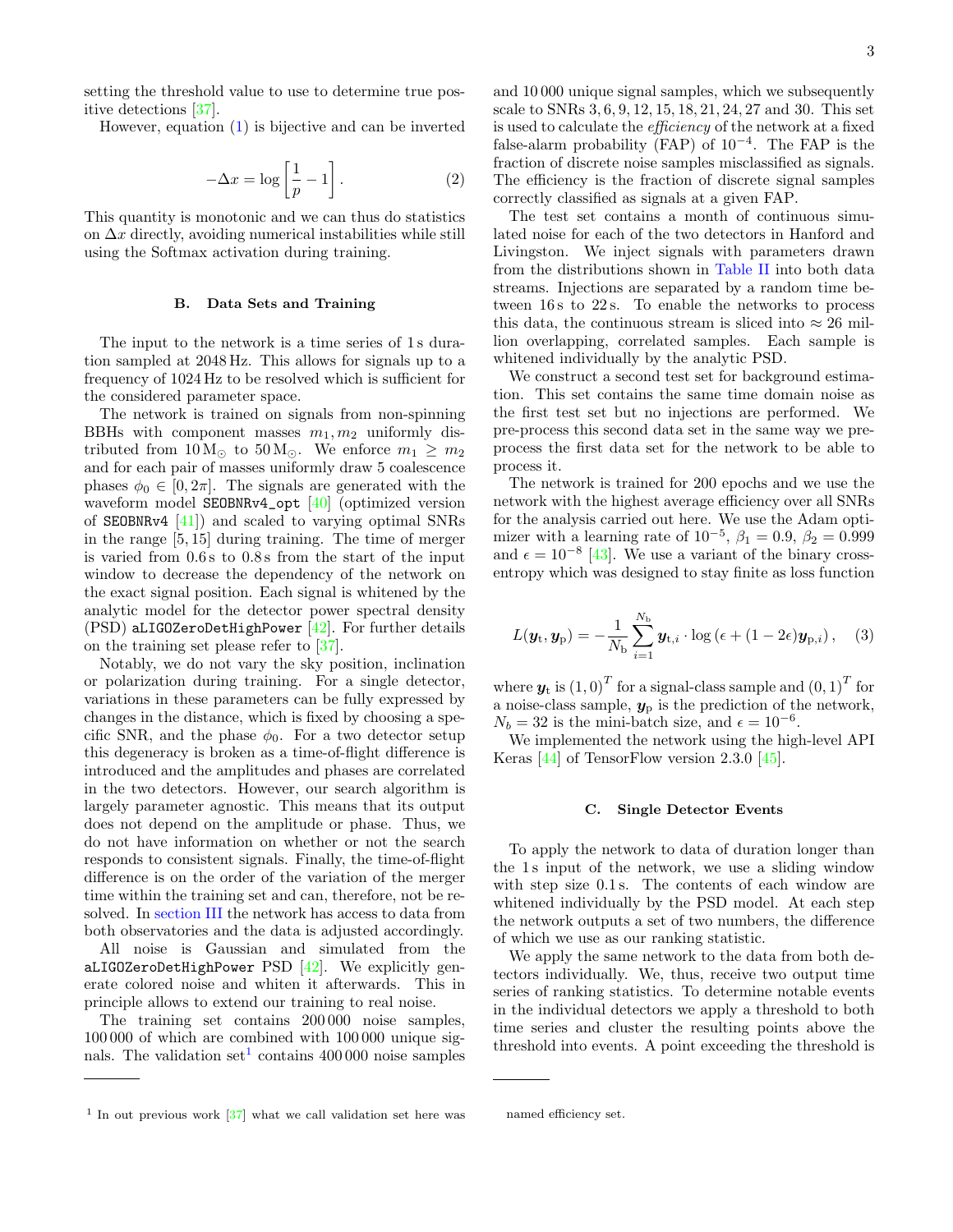counted towards a cluster if it is within 0.2 s of the cluster boundaries. We choose a threshold on the USR output of −2.2, which corresponds to a Softmax output of 0.1.

The search algorithm produces a list of events, where an event is a tuple  $(t, \Delta x)$ . Each event is a time t at which the network predicts a signal to be present with a ranking statistic  $\Delta x$ . The ranking statistic can be used to assign a significance to the event.

# <span id="page-3-2"></span>D. Coincident Events

A signal will be present in the data of all detectors if it is of astrophyiscal origin. Its SNR in each detector depends on the location and orientation of the source. The number of false alarms can, thus, be reduced by requiring that the event is picked up by multiple detectors at similar times.

To quantify the significance of an event detected by more than one observatory, a combined ranking statistic is required. For simplicity we restrict our current analysis to two detectors. However, this approach is extendable to any number of detectors.

If the network was using the final Softmax activation during evaluation a combined ranking statistic would come straight forwardly from the interpretation of the output as a probability.

<span id="page-3-0"></span>
$$
p_{H+L} = 1 - (1 - p_H)(1 - p_L)
$$
 (4)

The 1-to-1 relation between p and  $\Delta x$  given in equation  $(1)$  can be inserted into  $(4)$  to get

$$
-\Delta x_{H+L} = -\Delta x_H - \Delta x_L
$$

$$
- \log \left[ 1 + e^{-\Delta x_H} + e^{-\Delta x_L} \right].
$$
 (5)

The combined ranking statistic is the sum of the single detector ranking statistics minus a correction term.

We consider an event in one detector to be coincident with another event in the other detector if the event times  $t_i$  are within 0.1s of each other. This time difference is chosen to be the maximum time resolution the networks can achieve due to the time variation in the training set.

We construct a list of coincidence events from the single detector list by the above condition. Each coincident event is assigned the combined ranking statistic [\(5\)](#page-3-1) and the time in the Hanford detector.

### <span id="page-3-3"></span>E. Background Estimation

To estimate the FAR at different ranking statistic values we evaluate the same noise used to search for signals but omit injecting the GWs. This ensures that all events found in this data set are noise artifacts and are not influenced by close by injections.

We apply the network to the data and determine events as described in [section II C.](#page-2-1) We obtain two lists of events and search for coincidences as detailed in [section II D.](#page-3-2)

The lowest FAR that can be probed is limited by the duration of the analyzed data. Our test set covers one month. The duration can be increased by shifting the data in one of the detectors by a time larger than the maximum time-of-flight duration between the detectors. Rather than shifting the data itself one may instead alter the event times returned by the search. This allows us to skip reanalyzing the full data for each time step and only requires us to look for coincidences between the events from one detector and the time shifted events from the second detector. Increasing the amount of background by applying time shifts is a well established method that has already been successfully applied in production searches [\[5,](#page-9-5) [15,](#page-9-11) [16\]](#page-9-12).

We choose a time shift of 1024 s and apply any possible integer multiple of this step size. We then search for coincidences in these events as detailed in [section II D.](#page-3-2) This procedure increases our background to  $\approx 2400$  months = 200 years.

A list of FARs at different network ranking statistics is obtained by counting the number of events in the way described above with a larger ranking statistic.

### <span id="page-3-4"></span>F. Sensitivity

The sensitive volume of a search can be estimated by

$$
V\left(\mathcal{F}\right) \approx V\left(d_{\text{max}}\right) \frac{N_s\left(\mathcal{F}\right)}{N_{\text{inj}}},\tag{6}
$$

<span id="page-3-1"></span>when it is derived on data containing injections which are distributed uniformly in volume [\[15\]](#page-9-11). Here  $\mathcal F$  is the FAR at which the volume is being calculated,  $d_{\text{max}}$  is the maximum distance of any injection,  $V(d_{\text{max}})$  is the volume of a sphere with radius  $d_{\text{max}}$ ,  $N_s(\mathcal{F})$  is the number of signals detected with a FAR  $\leq \mathcal{F}$  and  $N_{\text{ini}}$  is the total number of injected signals. We report the radius of a sphere with volume  $V(\mathcal{F})$  instead of the sensitive volume.

We analyze a month of simulated data from the two detectors Hanford and Livingston, assuming the PSD aLIGOZeroDetHighPower  $[42]$ . The data contains injections drawn from the distribution shown in [Table II.](#page-4-0) We apply the network to the data from both detectors individually as described in [section II C.](#page-2-1) The resulting single detector events are correlated and a list of coincident events is produced as detailed in [section II D.](#page-3-2) We then pick out any events that are within 0.3 s of an injection. These events are called foreground events from here on out.

To determine the search background, we evaluate the same month of noise used to find the foreground events. However, this data does not contain any injections. The networks return a list of single detector events, which are correlated and shifted in time to increase the effective duration of the analyzed data as detailed in [section II E.](#page-3-3) The resulting coincident events are called background events from here on out.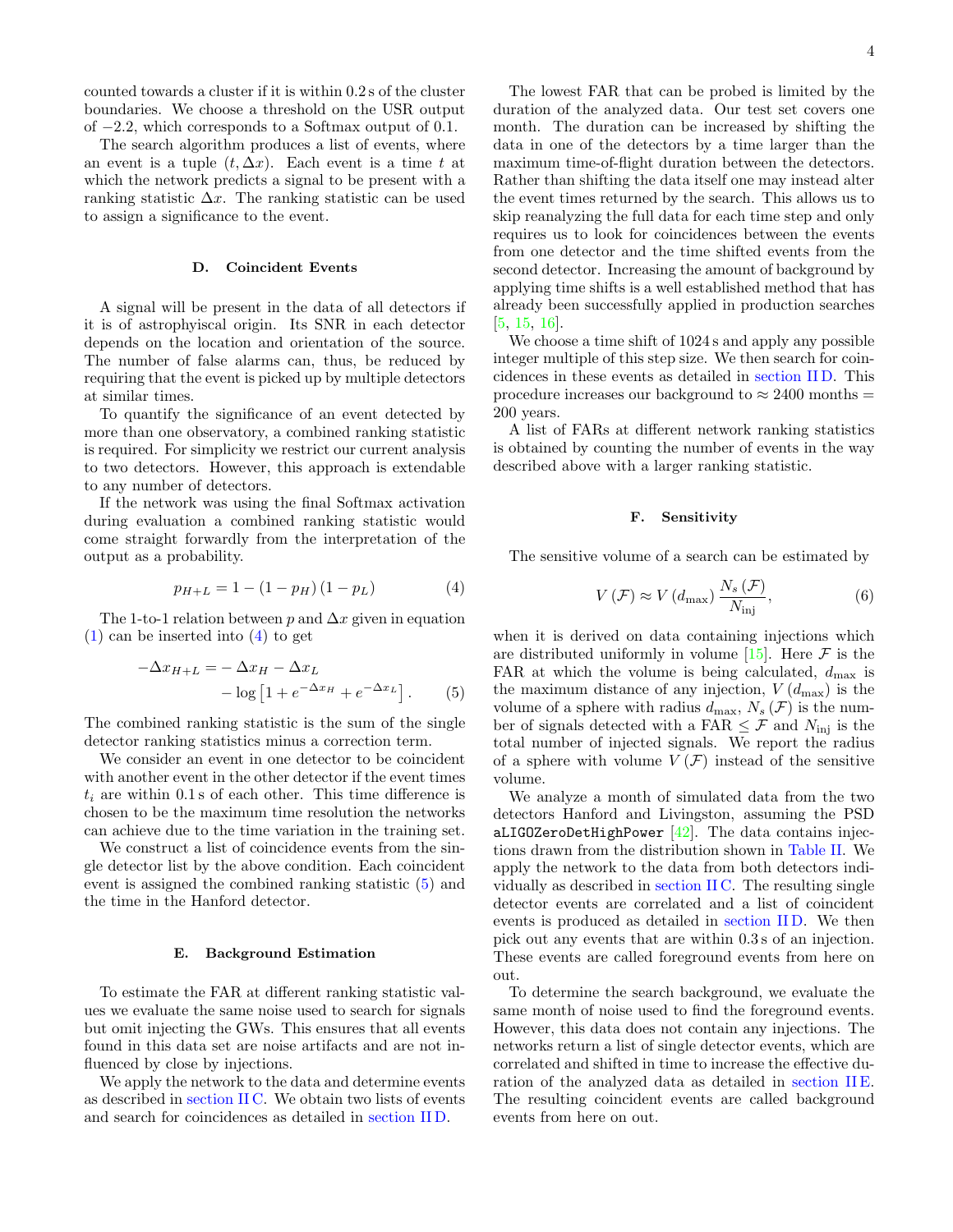<span id="page-4-0"></span>TABLE II. Distributions of the parameters used for the injections in the test set.

| Parameter         | Uniform distribution                                    |
|-------------------|---------------------------------------------------------|
| Component masses  | $m_1, m_2 \in (10, 50)$ $\overline{\mathrm{M}_{\odot}}$ |
| <b>Spins</b>      |                                                         |
| Coalescence phase | $\Phi_0 \in (0, 2\pi)$                                  |
| Polarization      | $\Psi \in (0, 2\pi)$                                    |
| Inclination       | $\cos \iota \in (-1,1)$                                 |
| Declination       | $\sin \theta \in (-1,1)$                                |
| Right ascension   | $\varphi \in (-\pi, \pi)$                               |
| Distance          | $d^2 \in (500^2, 7000^2)$ Mpc <sup>2</sup>              |

We can then assign a FAR to any foreground event. To do so we count the number of background events with a ranking statistic larger than the ranking statistic of the considered foreground event. This number is divided by the effective duration of the analyzed background to obtain a FAR. The sensitive volume is then obtained from equation [\(6\)](#page-3-4) and converted to a distance. The sensitive distance as a function of the FAR is obtained by evaluating the sensitive volume at the FARs of all foreground events.

### G. Matched Filtering

The template bank contains 598 unique waveforms and is constructed such that no more than 3% of the SNR of any signal is lost due to the discreteness of the bank. It covers the same mass range of  $10 M_{\odot}$  to  $50 M_{\odot}$  as the training set of the networks and spins are set to 0. The individual templates are generated using the waveform model **IMRPhenomD**  $[46, 47]$  $[46, 47]$  $[46, 47]$  and placed stochastically.

To run the matched filter search we use the program pycbc\_inspiral [\[38\]](#page-9-28). It is setup to use a SNR threshold of 5 in both detectors to create two sets of single detector triggers. These two sets are then checked for coincidence by two different approaches.

One approach handles the matched filter triggers analogous to the network single detector triggers, i.e. they are clustered and turned into single detector events as described in [section II C.](#page-2-1) In this case the ranking statistic is the SNR returned by the best matching template. We then look for coincidences as described in [section II D](#page-3-2) by requiring two events in different detectors to be separated by no more than 0.1 s. The combined ranking statistic in this case is given by

<span id="page-4-1"></span>
$$
\rho_{H+L} = \sqrt{\rho_H^2 + \rho_L^2}.\tag{7}
$$

This disregards the information about the possible parameters obtained from the best matching template and only looks for time coincidence, i.e. no signal consistency is required.

The other approach leverages the signal information and checks for phase and amplitude correlation as well as requiring that the templates matching the data are consistent between detectors. In particular we utilize the combined ranking statistic given in equation (2) of [\[39\]](#page-9-29) and find coincidences as described therein.

## <span id="page-4-2"></span>H. Evaluation and Comparison to Matched Filtering

In [Figure 1](#page-5-0) we show the injections that were found and missed by the network coincident search at a FAR of 1 false alarm per month. The x-axis shows the optimal SNR of the injections in the Hanford detector and the y-axis shows the optimal SNR in the Livingston detector. The color indicates the network ranking statistic as calculated by equation [\(5\)](#page-3-1). Missed injections are marked with a red cross. A network SNR of 8 as calculated by equation [\(7\)](#page-4-1) is highlighted by the black line.

[Figure 1](#page-5-0) shows that the combined ranking statistic [\(5\)](#page-3-1) is correlated with the network SNR. As the network SNR increases so does the combined ranking statistic. The loudest missed injection has a network SNR of 22.7. However, the signal is most dominantly seen in the Hanford detector with a single detector SNR of 22.6, whereas Livingston has an optimal SNR < 2 due to the location of the source. Therefore, it is not surprising that the signal does not show up in both detectors and is missed by the coincidence search. When considering only the detector in which the signal is observable with lower SNR, the loudest missed signal has a optimal SNR of 9.2 in that detector.

In [Figure 2](#page-6-1) we show the sensitive distance of different algorithms as a function of the FAR. The orange lines show the sensitivity curves of the machine learning based algorithms whereas the purple lines show the sensitivities of a comparable matched filter search. The dashed lines show the sensitivity of the searches when only a single detector is considered. We compare those to a two-detector search where we require coincident detections in both detectors. The filled orange line and the dash-dotted purple line show the comparison between the machine learning and matched filter algorithms, respectively, when both impose the same coincidence condition. The filled purple line shows a more realistic application of matched filtering where the consistency of the time of arrival, the phase, the amplitude, as well as the parameters of the best matching template are required.

We find a significant improvement of up to 20% at a given FAR when the machine learning algorithm has access to data from both detectors compared to using only data from a single detector. Furthermore, we can probe FARs down to  $\approx 4 \times 10^{-4}$  false alarms per month without needing to increase the amount of evaluated data by applying time shifts between detectors as described in [section II E.](#page-3-3) In principle this limit may be decreased even further and time shifts are only limited by the time-offlight difference between the detectors. The large increase in the available background potentially greatly increases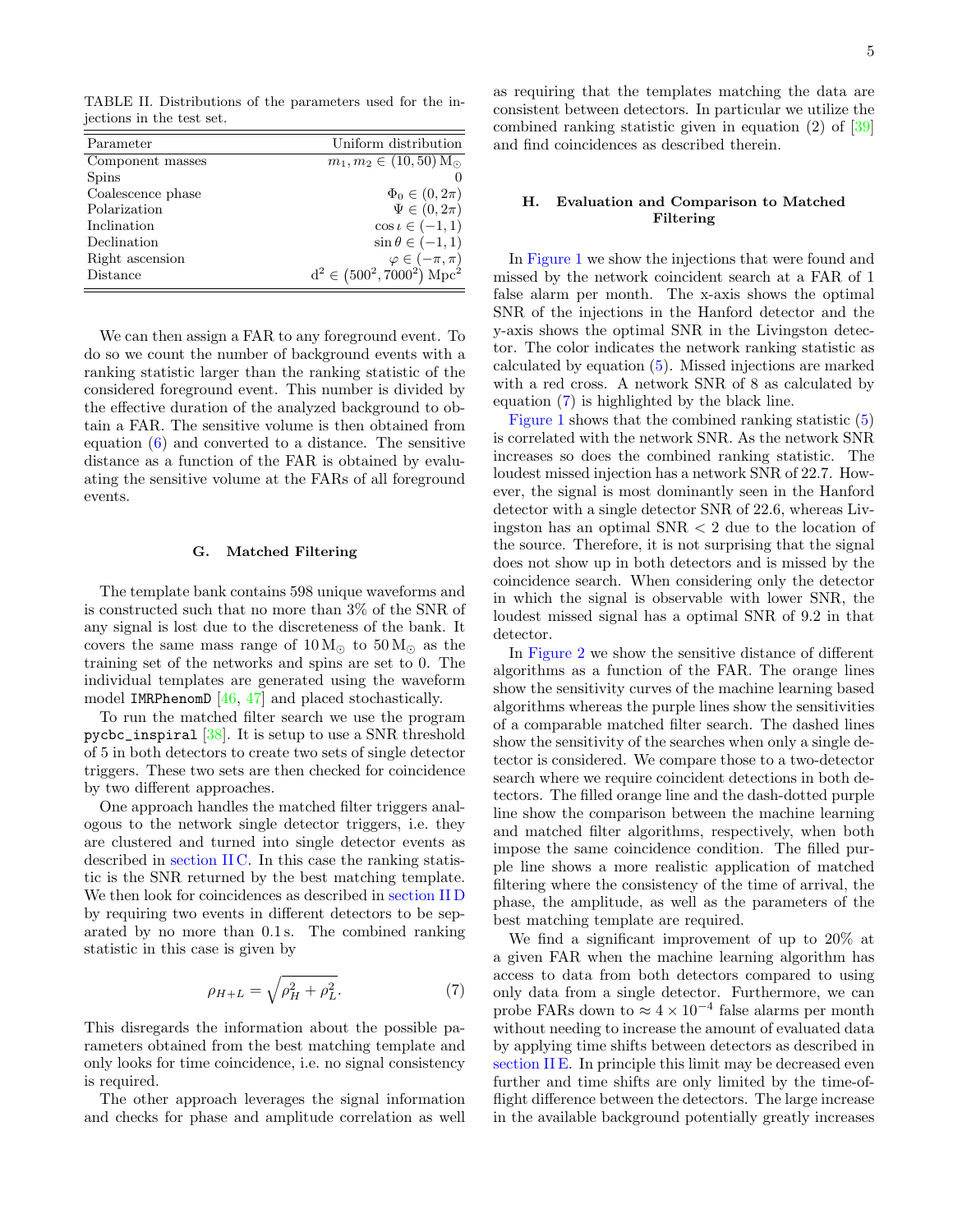

<span id="page-5-0"></span>FIG. 1. Found and missed injections from the test set as returned by the procedure discussed in [section II.](#page-1-2) The top panel overlays the missed injections by the found injections and the bottom panel reverses the order. The x- and y-axis show the optimal SNRs of the injections in the Hanford and Livingston detector, respectively. The color of found injections represents the combined ranking statistic as defined by equation [\(5\)](#page-3-1). Missed injections are marked by a red cross. The black line indicates an optimal network SNR of 8. The plot is generated at a FAR of 1 false alarm per month.

the statistical significance of any event.

The sensitivities of the machine learning search algorithms are compared to an equivalent matched filter search. For the single detector searches given by the dashed lines in [Figure 2](#page-6-1) we find that the machine learning algorithm retains at least 91.5% of the sensitivity at

a fixed FAR of the matched filter analogue. This corresponds to a maximum absolute separation of 200 Mpc. This difference in sensitivity is basically unchanged when data from two detectors is considered and both the machine learning as well as the matched filter search calculate coincidences only based on the timing in the different detectors. The corresponding curves in [Figure 2](#page-6-1) are the filled orange and the dash-dotted purple line, respectively. In this case, the machine learning algorithm retains at least 92.4% of the sensitivity of the time coincidence matched filter search which corresponds to an absolute separation of 180 Mpc.

However, matched filtering also carries information about the intrinsic parameters of the source, the relative phase, and the relative amplitudes in the two detectors. This information can be used to further constrain coincidences and improve the ranking statistic [\[39\]](#page-9-29) by testing for signal consistency. We compare the time coincidence machine learning search (filled, orange line in [Figure 2\)](#page-6-1) to this matched filter coincidence search utilizing signal consistency checks (filled, purple line in [Figure 2\)](#page-6-1). The machine learning search now only retains at least 83.9% of the sensitivity in FAR regions where both are defined. This corresponds to an absolute separation of 430 Mpc.

We truncate the sensitivity curve of any search that has access to data from both detectors in [Figure 2](#page-6-1) at a FAR of  $10^3$  false alarms per month. This is done due to a large number of true positives at high FARs originating from random noise coincidences. This means that the search returns a coincident event that is caused by a particular noise realization which happens to coincide with an injection with an optimal SNR below the trigger threshold. Many of these injections should thus not be recoverable but are detected at high FAR due to these noise fluctuations. At a FAR of  $10^3$  per month we expect less then  $\mathcal{O}(10)$  of these false associations. Another reason to only compare the sensitivity at low FARs of the machine learning and the matched filtering based searches are the thresholds used to find triggers. The matched filter search uses a threshold of SNR 5 whereas the machine learning search uses a threshold on the USR ranking statistic of −2.2. Because there is no direct relation between these two statistics, we cannot guarantee that both thresholds correspond to similar signal strengths. It may be possible that one search excludes weak signals which are found by the other based on this difference in the threshold.

The sensitivity difference between machine learning and matched filtering stays constant between using data from a single detector and using data from two detectors when matched filtering may only check for time consistency between detection candidates from the two observatories. The performance difference increases when matched filtering also checks for signal consistency. It is, therefore, reasonable to believe that a multi detector machine learning search may be more sensitive when it too can check for signal consistency. This would either require the single detector network to output parame-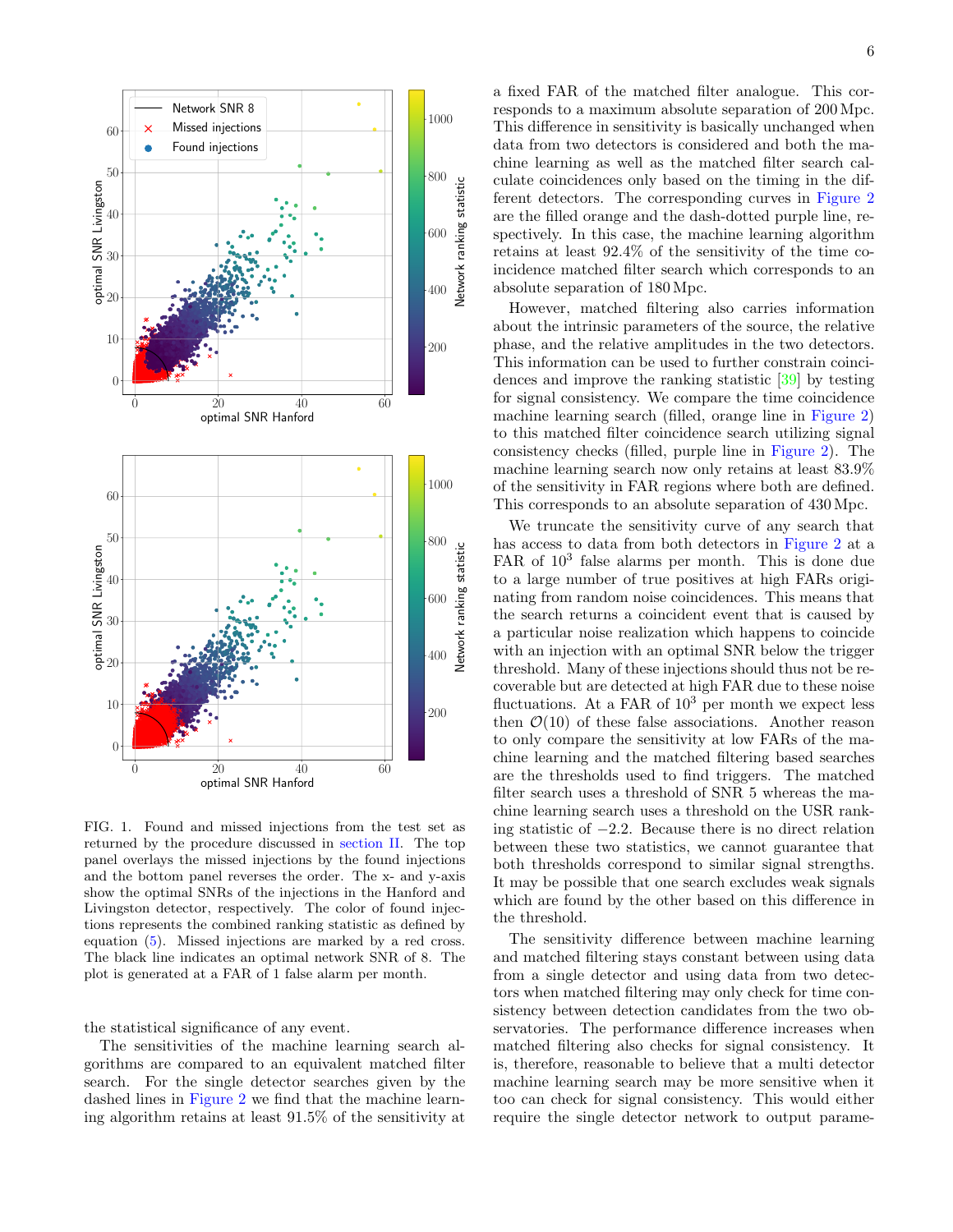

<span id="page-6-1"></span>FIG. 2. Shown are the sensitive distances of different search algorithms as a function of the FAR. In orange we show the sensitivity curves of the machine learning based searches presented in [\[37\]](#page-9-27) and this work. In purple we show sensitivity curves of an equivalent matched filter search. The dashed lines are derived on data only from a single detector. A label "coinc. t" refers to events being tested for coincidence based solely on the time difference of the events in the two detectors. The label "coinc. signal" means that the matched filter search also checked for signal consistency based on the time-, phase-, amplitude-difference, and intrinsic parameters in the two detectors. Sensitivities derived on data from more than one detector are truncated at a FAR of  $10<sup>3</sup>$  per month due to an increasing number of true detections caused by random coincident events in the noise.

ter estimates of the detected signal alongside a ranking statistic or a single network that uses the data from both detectors as input. In the following [section III](#page-6-0) we explore the second hypothesis.

# <span id="page-6-0"></span>III. TWO DETECTOR NETWORK

The deep learning algorithm presented in [section II](#page-1-2) is significantly less sensitive than the full matched filter analysis that takes signal consistency into account. On the other hand, when the deep learning algorithm is compared to the matched filter search where signal consistency is ignored, the difference in sensitivity is comparable to the difference in sensitivity for a single detector. This gives reason to believe that the difference in sensitivity compared to the full matched filter search could be reduced when the network may operate on the data from both detectors and consider coincidences itself.

### A. Architecture

We construct a network that uses data from both detectors while still retaining the ability to efficiently estimate a large background. The network from [section II](#page-1-2) is still applied to the data from the two detectors individually. However, the final layer is removed and the 64 output-neurons from both networks are concatenated.



<span id="page-6-2"></span>FIG. 3. A high level overview of the two-detector architecture. The network consists of three sub-networks A, B, and C. A detailed description of the sub-networks A and B can be found in [Table I](#page-1-0) by removing the final row. The fully connected Dense layers contain 128, 64, and 2 neurons in that order. All but the final Dense layer are equipped with an exponential linear unit (ELU) activation.

We then add 3 more fully connected layers to look for coincidences between the detectors. An overview of the network is shown in [Figure 3.](#page-6-2)

The last layer from the single detector network is removed to create a large latent space. A matched filter search compresses the input data into the ranking statistic, the time of the merger, and the parameters of the best matching template. The intention is that 64 neurons may be sufficient for a comparable compression and that the additional layers that operate on the concatenated outputs could perform a signal consistency analysis.

The sub-networks A and B in [Figure 3](#page-6-2) are intended to act as encoders that reduce the 2048 dimensional input into a latent space of dimension 64. It may be interesting in the future to train these sub-networks initially as autoencoders [\[48\]](#page-10-5) from which only the encoder is used for detection purposes afterwards. Autoencoders are neural networks which in the most simple form consist of an encoder network and a decoder network. The encoder network compresses the input to some lower di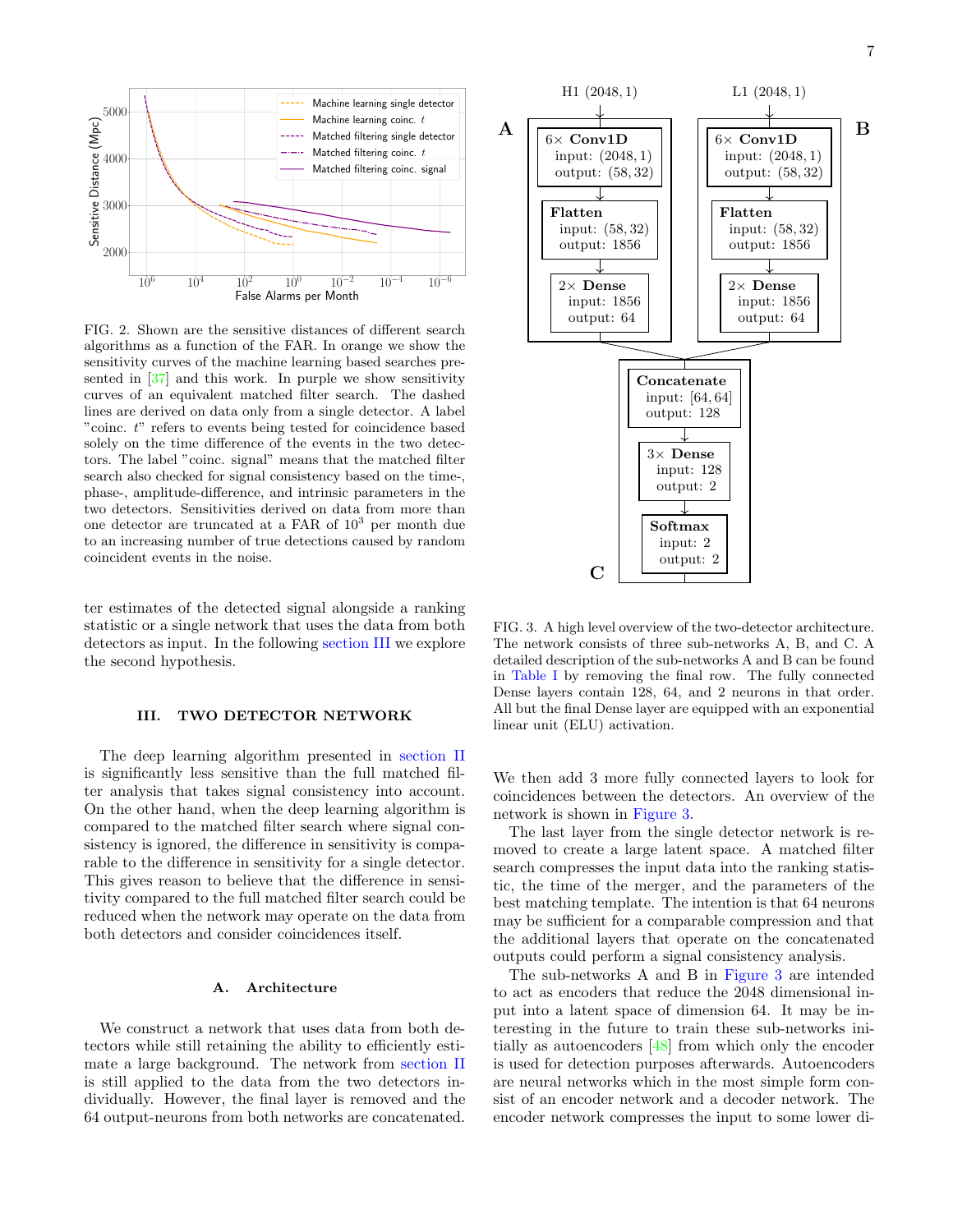mensional latent representation whereas the decoder uses that lower dimensional representation to reconstruct the input. Other studies have already found that autoencoders have potential applications in GW data analysis [\[49,](#page-10-6) [50\]](#page-10-7).

## B. Data Sets and Training

The network is trained on data similar to that presented in [section II B.](#page-2-2) However, the data is extended to two detectors and sources are uniformly distributed in the sky. The latter change is required due to the amplitude and phase correlations in the two detectors.

We utilize the pre-trained single detector network used in [section II](#page-1-2) in two different ways. In both cases the single detector parts of the two detector network (A and B in [Figure 3\)](#page-6-2) are initialized with the weights of the pretrained model from [section II.](#page-1-2) However, for one of the two networks, these weights are then not optimized during training, leaving only the weights of the final fully connected layers (C in [Figure 3\)](#page-6-2) to be adjusted. This approach is known as transfer learning [\[51\]](#page-10-8) and has been successfully applied for different problems [\[52–](#page-10-9)[54\]](#page-10-10). The second network optimizes the weights of the entire network. We also train a third network of the same architecture, where all parameters are initialized randomly and optimized during training.

The same optimizer settings and loss function described in section IIB are used to train all three networks for 300 epochs. They are trained with a Softmax activation on the final layer, which is removed during evaluation. Each network is only trained once and the epoch with the highest efficiency on the validation set is chosen for further analysis.

### C. Coincident Events

Because the networks output a single value when given the data from two detectors, we interpret that output as a coincidence ranking statistic at the corresponding time. We then perform the same clustering and thresholding described in section IIC to obtain a list of coincident events.

### D. Background Estimation

Determining the background of the two detector network is more challenging than for the single detector network from section IIE, as there is no direct way of performing time shift in a computationally efficient way. One would, therefore, naively be limited by the duration of the analyzed data or would have to re-evaluate the entire month of test data multiple times. However, the network is designed in such a way that the data from

both detectors are still analyzed individually and combined only at later stages. We evaluate the single detector data individually with the sub-networks A and B from [Figure 3](#page-6-2) and store those outputs. We then permute the order of the outputs from sub-network B such that it corresponds to a time shift with respect to the output from sub-network A. Finally, sub-network C is applied to the concatenated data from sub-network A and B for many different time shifts. Since sub-network C is very simple and time shifts can be generated trivially this process generates  $\mathcal{O}(1000)$  months of background within  $\lt$ 12 h on a NVIDIA RTX 2070 Super.

# E. Evaluation and Comparison to Matched Filtering

[Figure 4](#page-8-0) shows the sensitive distance of the various networks as a function of the FAR and compares them to the results presented in [section II H.](#page-4-2) All curves are truncated at a FAR of  $10^3$  per month due to the large number of false associations described in [section II H.](#page-4-2) The three networks utilizing the data from both detectors described in this section are labeled as "Machine learning network coinc.". The matched filter results are shown in purple, where the dash-dotted line considers only time coincidence and the filled line also takes the consistency of intrinsic source parameters, phase, and amplitude into account. The orange line corresponds to the network from [section II.](#page-1-2)

The networks described in this section were designed to be able to take signal consistency into account by reducing the input data to a large latent space. As such we were expecting sensitivities at low FARs to be larger than those obtained from time coincidence between single detector events produced by the single detector network.

However, we find that at low FARs all of the two detector networks are roughly as sensitive as the network tested in [section II H.](#page-4-2) Therefore, they are still less sensitive than the matched filter equivalent and do not seem to take signal consistency into account. For high FARs, on the other hand, they are more sensitive. We suspect that the large time variation of the peak amplitude of  $\pm 0.1$  s may be responsible for this behavior. The networks are, thereby, trained to be insensitive to variations in timing of less then 0.1 s, which may produce phase and amplitude variations in a broad range.

### IV. CONCLUSIONS

In this paper we have extended the single detector deep learning GW search algorithm from [\[20,](#page-9-30) [37\]](#page-9-27) to two detectors and compared it to an equivalent matched filter algorithm. We found that the most simple extension, applying the one detector network to the data from two detectors individually and searching for coincident events, retains  $\approx 92\%$  of the sensitivity of matched filter-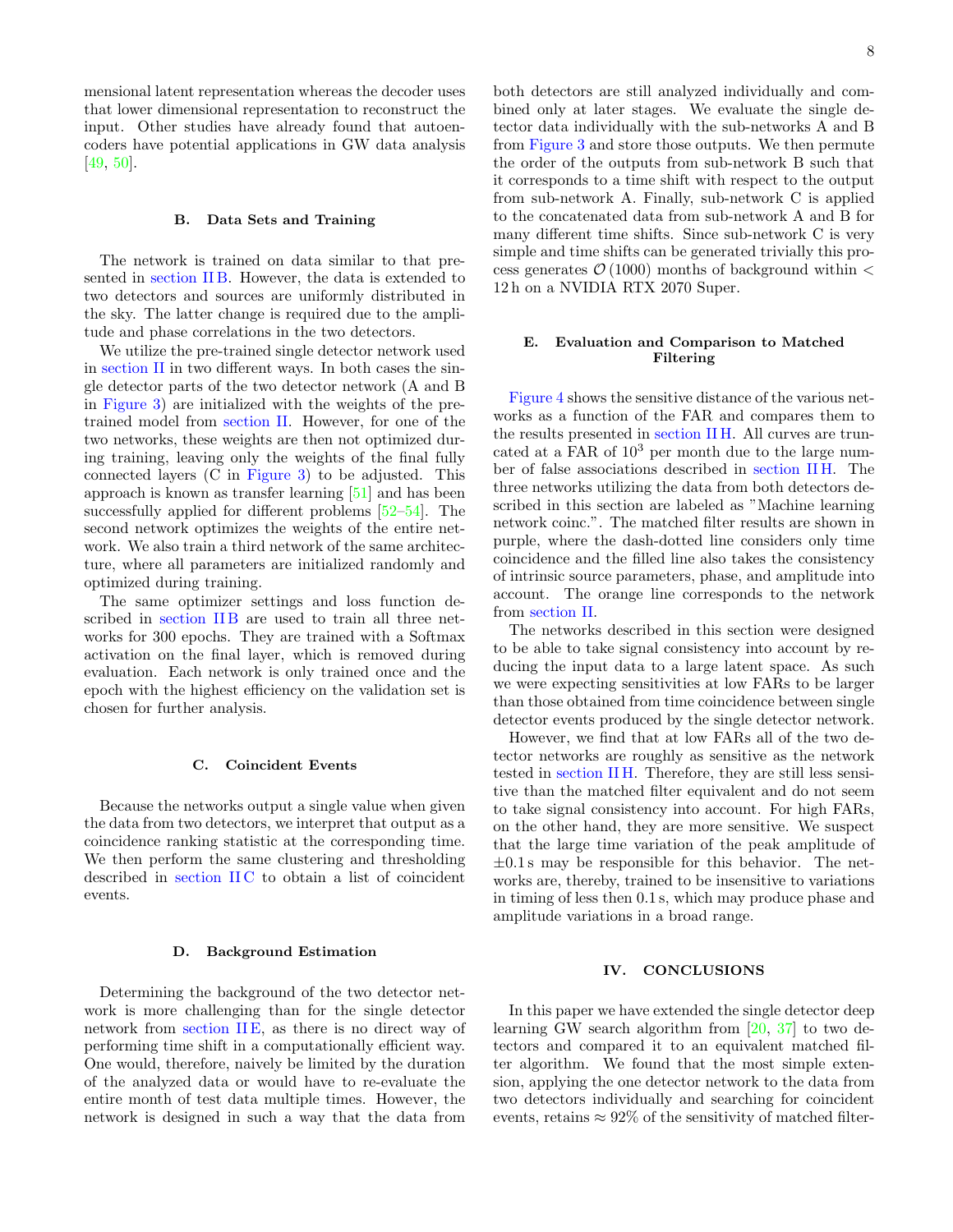

<span id="page-8-0"></span>FIG. 4. The sensitivity of different search algorithms as a function of the FAR. All shown algorithms operate on the data from two detectors. The curves labeled "Machine learning coinc." are neural network search algorithms that consider data from both detectors and an overview can be found in [Figure 3.](#page-6-2) The network labeled "initialized" initializes the sub-networks A and B as shown in [Figure 3](#page-6-2) from the single detector network used in [section II H](#page-4-2) but optimizes them during the subsequent training. The network labeled "transfer" also initializes both sub-networks as the "initialized" network but freezes their weights. The network labeled "scratch" initializes all parameters of the network randomly. All other searches operate on the data from the individual detectors first and then search for coincident events. A label "coinc. t" refers to events being tested for coincidence based solely on the time difference of the events in the two detectors. The label "coinc. signal" means that the matched filter search also checked for signal consistency based on intrinsic parameters and the time-, phase-, and amplitude-difference in the two detectors. The curve labeled "Machine learning coinc.  $t$ " refers to the two-detector machine learning search analyzed in [sec](#page-4-2)[tion II H.](#page-4-2) All sensitivities are truncated at a FAR of  $10^3$  per month due to a growing number of true positive detections caused by the coincidence of noise events.

ing, when only the time consistency between detectors is required. This fraction drops to  $\approx 84\%$  when signal consistency between detectors is also considered.

To operate on data from two observatories, we constructed a two detector ranking statistic for the machine learning search based on the single detector USR ranking statistic proposed in [\[37\]](#page-9-27). This ranking statistic proved to be correlated with the network SNR.

We also highlighted the advantages of using a single detector network to construct a two detector search. Firstly, the single detector network does not need to be re-trained to be applied to the second detector, if both have similar noise characteristics. Secondly, this approach enables an efficient background estimation by applying relative time shifts to the recovered single detector events. This allows to test the two detector search to almost arbitrarily low FARs at low computational expenses. This method has already proven to be effective and reliable in state-of-the-art classical search algorithms [\[5,](#page-9-5) [15,](#page-9-11) [16\]](#page-9-12).

Because using a single detector network restricts one to

check for coincidences based solely on the timing difference, we tested a simple network that operates on data from both detectors directly. This allows the network in principle to construct internal signal representations which can be correlated between observatories. The network was constructed by removing the final layer of the single detector network, concatenating the outputs and adding a few fully connected layers to check for coincident events. The final fully connected layers, thus, receive 64 latent variables for each detector that can be checked for coincidence.

This design of the two detector network allowed us to do efficient background estimation. By applying relative time shifts to the outputs of the individual detector subnetworks, only the final few fully connected layers need to be evaluated for all shifts. The bulk of the computation, namely evaluating the input data of the detectors, only needs to be done once.

The network architecture was trained in three different ways; randomly initialized parameters for the entire network, parameters of the sub-networks initialized from of the single detector network, and parameters of the individual detector sub-networks fixed to the single detector parameters and optimizing only the final fully connected layers.

We found that all of these networks have very similar performance at low FARs. Neither of them performed substantially better than the initial network that looked for time coincident events between the single detector network outputs. It, therefore, seems as if the network architecture explored here is unable to learn any additional information about the signal. This may be caused by the allowed time-variance of  $\pm 0.1$  s for signals in the training set, which may limit the time resolution of the network and thus overshadow correlations in any other parameters. More sophisticated network architectures with higher time resolution may improve our findings. First promising steps have already been taken by [\[24\]](#page-9-16). Using an autoencoder to find a more meaningful latent representation of the input data may also be of use.

While the sensitivity was not improved by using a single network to process the data of two detectors, we still want to highlight that the method of determining the background may be of use for future networks.

Here we limited our research to GWs from nonspinning binary black holes with signal duration  $\langle 1 \rangle$ and Gaussian noise. Any of these simplifications are desirable to be lifted. Especially considering real noise may increase the gap in sensitivity between the single detector and multi detector search algorithm, by vetoing glitches. While we considered only two detectors an extension to a larger network should be trivial and may follow studies such as  $[55]$ .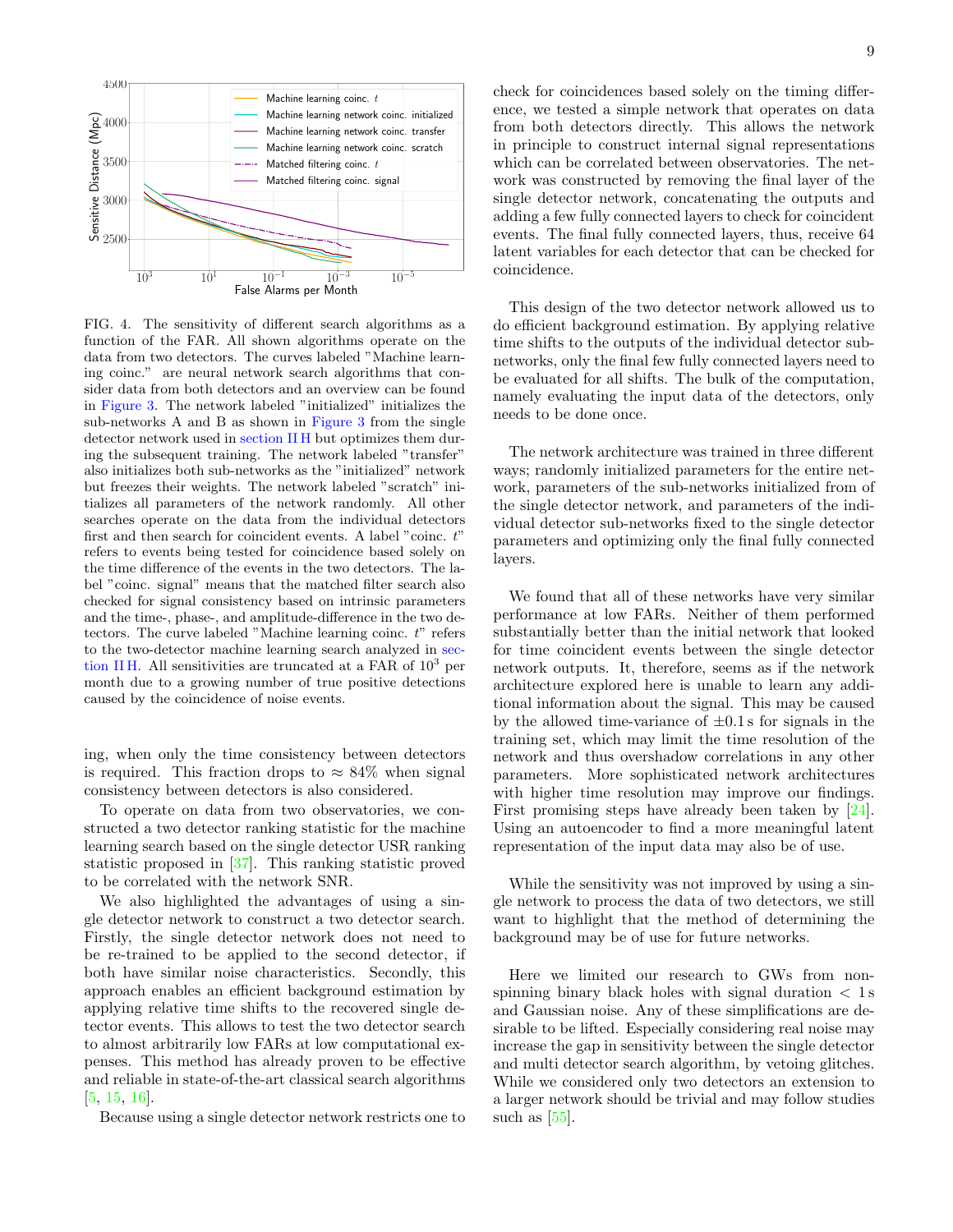# V. ACKNOWLEDGEMENTS

We thank Ondřej Zelenka, Frank Ohme, and Bernd Brügmann for valuable discussions and their scientific input. We acknowledge the Max Planck Gesellschaft and the Atlas cluster computing team at Albert-Einstein Institut (AEI) Hannover for support.

- <span id="page-9-0"></span>[1] J. Aasi et al. (LIGO Scientific Collaboration), [Class.](http://dx.doi.org/10.1088/0264-9381/32/7/074001) [Quantum Grav.](http://dx.doi.org/10.1088/0264-9381/32/7/074001) 32, 074001 (2015), [arXiv:1411.4547 \[gr](http://arxiv.org/abs/1411.4547)[qc\].](http://arxiv.org/abs/1411.4547)
- <span id="page-9-1"></span>[2] F. Acernese et al. (VIRGO), [Class. Quantum Grav.](http://dx.doi.org/10.1088/0264-9381/32/2/024001) 32, [024001 \(2015\),](http://dx.doi.org/10.1088/0264-9381/32/2/024001) [arXiv:1408.3978 \[gr-qc\].](http://arxiv.org/abs/1408.3978)
- <span id="page-9-2"></span>[3] T. Akutsu et al. (KAGRA), [Nature Astron.](http://dx.doi.org/10.1038/s41550-018-0658-y) 3, 35 (2019), [arXiv:1811.08079 \[gr-qc\].](http://arxiv.org/abs/1811.08079)
- <span id="page-9-3"></span>[4] B. P. Abbott et al. (LIGO Scientific, Virgo), [Phys. Rev.](http://dx.doi.org/10.1103/PhysRevX.9.031040) X 9[, 031040 \(2019\),](http://dx.doi.org/10.1103/PhysRevX.9.031040) [arXiv:1811.12907 \[astro-ph.HE\].](http://arxiv.org/abs/1811.12907)
- <span id="page-9-5"></span>[5] R. Abbott et al. (LIGO Scientific, Virgo), (2020), [arXiv:2010.14527 \[gr-qc\].](http://arxiv.org/abs/2010.14527)
- [6] A. H. Nitz, C. D. Capano, S. Kumar, Y.-F. Wang, S. Kastha, M. Schäfer, R. Dhurkunde, and M. Cabero, (2021), [arXiv:2105.09151 \[astro-ph.HE\].](http://arxiv.org/abs/2105.09151)
- <span id="page-9-4"></span>[7] R. Abbott et al. (LIGO Scientific, KAGRA, VIRGO), [As](http://dx.doi.org/10.3847/2041-8213/ac082e)[trophys. J. Lett.](http://dx.doi.org/10.3847/2041-8213/ac082e) 915, L5 (2021), [arXiv:2106.15163 \[astro](http://arxiv.org/abs/2106.15163)[ph.HE\].](http://arxiv.org/abs/2106.15163)
- <span id="page-9-6"></span>[8] C. Messick *et al.*, Phys. Rev. D **95**[, 042001 \(2017\),](http://dx.doi.org/10.1103/PhysRevD.95.042001) [arXiv:1604.04324 \[astro-ph.IM\].](http://arxiv.org/abs/1604.04324)
- [9] T. Dal Canton, A. H. Nitz, B. Gadre, G. S. Davies, V. Villa-Ortega, T. Dent, I. Harry, and L. Xiao, (2020), [arXiv:2008.07494 \[astro-ph.HE\].](http://arxiv.org/abs/2008.07494)
- <span id="page-9-7"></span>[10] T. Adams, D. Buskulic, V. Germain, G. M. Guidi, F. Marion, M. Montani, B. Mours, F. Piergiovanni, and G. Wang, [Class. Quant. Grav.](http://dx.doi.org/10.1088/0264-9381/33/17/175012) 33, 175012 (2016), [arXiv:1512.02864 \[gr-qc\].](http://arxiv.org/abs/1512.02864)
- <span id="page-9-8"></span>[11] B. Allen, W. G. Anderson, P. R. Brady, D. A. Brown, and J. D. E. Creighton, Phys. Rev. D 85[, 122006 \(2012\),](http://dx.doi.org/10.1103/PhysRevD.85.122006) [arXiv:gr-qc/0509116.](http://arxiv.org/abs/gr-qc/0509116)
- <span id="page-9-9"></span>[12] L. Nuttall et al., [Class. Quant. Grav.](http://dx.doi.org/10.1088/0264-9381/32/24/245005) 32, 245005 (2015), [arXiv:1508.07316 \[gr-qc\].](http://arxiv.org/abs/1508.07316)
- [13] B. P. Abbott *et al.* (LIGO Scientific, Virgo), *[Phys. Rev.](http://dx.doi.org/10.1103/PhysRevLett.116.131103)* Lett. 116[, 131103 \(2016\),](http://dx.doi.org/10.1103/PhysRevLett.116.131103) [arXiv:1602.03838 \[gr-qc\].](http://arxiv.org/abs/1602.03838)
- <span id="page-9-10"></span>[14] B. P. Abbott *et al.* (LIGO Scientific, Virgo), [Class.](http://dx.doi.org/10.1088/1361-6382/ab685e) Quant. Grav. 37[, 055002 \(2020\),](http://dx.doi.org/10.1088/1361-6382/ab685e) [arXiv:1908.11170 \[gr](http://arxiv.org/abs/1908.11170)[qc\].](http://arxiv.org/abs/1908.11170)
- <span id="page-9-11"></span>[15] S. A. Usman et al., [Class. Quant. Grav.](http://dx.doi.org/10.1088/0264-9381/33/21/215004) 33, 215004 [\(2016\),](http://dx.doi.org/10.1088/0264-9381/33/21/215004) [arXiv:1508.02357 \[gr-qc\].](http://arxiv.org/abs/1508.02357)
- <span id="page-9-12"></span>[16] S. Sachdev et al., (2019), [arXiv:1901.08580 \[gr-qc\].](http://arxiv.org/abs/1901.08580)
- <span id="page-9-13"></span>[17] S. Klimenko et al., Phys. Rev. D 93[, 042004 \(2016\),](http://dx.doi.org/10.1103/PhysRevD.93.042004) [arXiv:1511.05999 \[gr-qc\].](http://arxiv.org/abs/1511.05999)
- <span id="page-9-14"></span>[18] D. George and E. A. Huerta, [Phys. Rev. D](http://dx.doi.org/10.1103/PhysRevD.97.044039) 97, 044039 [\(2018\),](http://dx.doi.org/10.1103/PhysRevD.97.044039) [arXiv:1701.00008 \[astro-ph.IM\].](http://arxiv.org/abs/1701.00008)
- [19] D. George and E. A. Huerta, [Phys. Lett. B](http://dx.doi.org/10.1016/j.physletb.2017.12.053) 778, 64 [\(2018\),](http://dx.doi.org/10.1016/j.physletb.2017.12.053) [arXiv:1711.03121 \[gr-qc\].](http://arxiv.org/abs/1711.03121)
- <span id="page-9-30"></span>[20] H. Gabbard, M. Williams, F. Hayes, and C. Messenger, [Phys. Rev. Lett.](http://dx.doi.org/ 10.1103/PhysRevLett.120.141103) 120, 141103 (2018), [arXiv:1712.06041](http://arxiv.org/abs/1712.06041) [\[astro-ph.IM\].](http://arxiv.org/abs/1712.06041)
- [21] C. Dreissigacker and R. Prix, [Phys. Rev. D](http://dx.doi.org/10.1103/PhysRevD.102.022005) 102, 022005 [\(2020\),](http://dx.doi.org/10.1103/PhysRevD.102.022005) [arXiv:2005.04140 \[gr-qc\].](http://arxiv.org/abs/2005.04140)
- [22] M. B. Schäfer, F. Ohme, and A. H. Nitz, [Phys. Rev. D](http://dx.doi.org/10.1103/PhysRevD.102.063015) 102[, 063015 \(2020\),](http://dx.doi.org/10.1103/PhysRevD.102.063015) [arXiv:2006.01509 \[astro-ph.HE\].](http://arxiv.org/abs/2006.01509)
- [23] P. G. Krastev, K. Gill, V. A. Villar, and E. Berger, *[Phys.](http://dx.doi.org/10.1016/j.physletb.2021.136161)* Lett. B 815[, 136161 \(2021\),](http://dx.doi.org/10.1016/j.physletb.2021.136161) [arXiv:2012.13101 \[astro](http://arxiv.org/abs/2012.13101)[ph.IM\].](http://arxiv.org/abs/2012.13101)
- <span id="page-9-16"></span>[24] W. Wei, A. Khan, E. A. Huerta, X. Huang, and M. Tian, Phys. Lett. B 812[, 136029 \(2021\),](http://dx.doi.org/ 10.1016/j.physletb.2020.136029) [arXiv:2010.15845 \[gr](http://arxiv.org/abs/2010.15845)[qc\].](http://arxiv.org/abs/2010.15845)
- <span id="page-9-24"></span>[25] W. Wei and E. A. Huerta, [Phys. Lett. B](http://dx.doi.org/10.1016/j.physletb.2021.136185) 816, 136185 [\(2021\),](http://dx.doi.org/10.1016/j.physletb.2021.136185) [arXiv:2010.09751 \[gr-qc\].](http://arxiv.org/abs/2010.09751)
- [26] E. Cuoco et al., [Mach. Learn. Sci. Tech.](http://dx.doi.org/10.1088/2632-2153/abb93a) 2, 011002 (2021), [arXiv:2005.03745 \[astro-ph.HE\].](http://arxiv.org/abs/2005.03745)
- <span id="page-9-15"></span>[27] E. A. Huerta and Z. Zhao, (2021), [arXiv:2105.06479](http://arxiv.org/abs/2105.06479) [\[astro-ph.IM\].](http://arxiv.org/abs/2105.06479)
- <span id="page-9-17"></span>[28] W. Wei, E. A. Huerta, M. Yun, N. Loutrel, R. Haas, and V. Kindratenko, (2020), [arXiv:2012.03963 \[gr-qc\].](http://arxiv.org/abs/2012.03963)
- <span id="page-9-18"></span>[29] I. Harry, J. Calderón Bustillo, and A. Nitz, *[Phys. Rev.](http://dx.doi.org/10.1103/PhysRevD.97.023004)* D 97[, 023004 \(2018\),](http://dx.doi.org/10.1103/PhysRevD.97.023004) [arXiv:1709.09181 \[gr-qc\].](http://arxiv.org/abs/1709.09181)
- <span id="page-9-19"></span>[30] I. Harry, S. Privitera, A. Bohé, and A. Buonanno, [Phys.](http://dx.doi.org/ 10.1103/PhysRevD.94.024012) Rev. D 94[, 024012 \(2016\),](http://dx.doi.org/ 10.1103/PhysRevD.94.024012) [arXiv:1603.02444 \[gr-qc\].](http://arxiv.org/abs/1603.02444)
- <span id="page-9-20"></span>[31] A. H. Nitz, A. Lenon, and D. A. Brown, [Astrophys. J.](http://dx.doi.org/10.3847/1538-4357/ab6611) 890[, 1 \(2019\),](http://dx.doi.org/10.3847/1538-4357/ab6611) [arXiv:1912.05464 \[astro-ph.HE\].](http://arxiv.org/abs/1912.05464)
- <span id="page-9-21"></span>[32] A. K. Lenon, D. A. Brown, and A. H. Nitz, (2021), [arXiv:2103.14088 \[astro-ph.HE\].](http://arxiv.org/abs/2103.14088)
- <span id="page-9-22"></span>[33] A. H. Nitz and Y.-F. Wang, [\(2021\), 10.3847/1538-](http://dx.doi.org/10.3847/1538-4357/ac01d9) [4357/ac01d9,](http://dx.doi.org/10.3847/1538-4357/ac01d9) [arXiv:2102.00868 \[astro-ph.HE\].](http://arxiv.org/abs/2102.00868)
- <span id="page-9-23"></span>[34] A. H. Nitz and Y.-F. Wang, (2021),  $arXiv:2106.08979$ [\[astro-ph.HE\].](http://arxiv.org/abs/2106.08979)
- <span id="page-9-25"></span>[35] M. Zevin et al., [Class. Quant. Grav.](http://dx.doi.org/10.1088/1361-6382/aa5cea) 34, 064003 (2017), [arXiv:1611.04596 \[gr-qc\].](http://arxiv.org/abs/1611.04596)
- <span id="page-9-26"></span>[36] R. Essick, P. Godwin, C. Hanna, L. Blackburn, and E. Katsavounidis, (2020), [arXiv:2005.12761 \[astro](http://arxiv.org/abs/2005.12761)[ph.IM\].](http://arxiv.org/abs/2005.12761)
- <span id="page-9-27"></span>[37] M. B. Schäfer, O. Zelenka, A. H. Nitz, F. Ohme, and B. Brügmann, (2021), [arXiv:2106.03741 \[astro-ph.IM\].](http://arxiv.org/abs/2106.03741)
- <span id="page-9-28"></span>[38] A. Nitz, I. Harry, D. Brown, C. M. Biwer, J. Willis, T. D. Canton, C. Capano, L. Pekowsky, T. Dent, A. R. Williamson, G. S. Davies, S. De, M. Cabero, B. Machenschalk, P. Kumar, S. Reyes, D. Macleod, dfinstad, F. Pannarale, T. Massinger, S. Kumar, M. Tápai, L. Singer, S. Khan, S. Fairhurst, A. Nielsen, S. Singh, shasvath, and B. U. V. Gadre, ["gwastro/pycbc: 1.18.0](http://dx.doi.org/10.5281/zenodo.4556907) [release of pycbc,"](http://dx.doi.org/10.5281/zenodo.4556907) (2021).
- <span id="page-9-29"></span>[39] A. H. Nitz, T. Dent, T. Dal Canton, S. Fairhurst, and D. A. Brown, [Astrophys. J.](http://dx.doi.org/ 10.3847/1538-4357/aa8f50) 849, 118 (2017), [arXiv:1705.01513 \[gr-qc\].](http://arxiv.org/abs/1705.01513)
- <span id="page-9-31"></span>[40] C. Devine, Z. B. Etienne, and S. T. McWilliams, [Class.](http://dx.doi.org/10.1088/0264-9381/33/12/125025) Quant. Grav. 33[, 125025 \(2016\),](http://dx.doi.org/10.1088/0264-9381/33/12/125025) [arXiv:1601.03393 \[astro](http://arxiv.org/abs/1601.03393)[ph.HE\].](http://arxiv.org/abs/1601.03393)
- <span id="page-9-32"></span>[41] A. Bohé et al., Phys. Rev. D 95[, 044028 \(2017\),](http://dx.doi.org/10.1103/PhysRevD.95.044028) [arXiv:1611.03703 \[gr-qc\].](http://arxiv.org/abs/1611.03703)
- <span id="page-9-33"></span>[42] L. S. Collaboration, ["LIGO Algorithm Library - LAL-](http://dx.doi.org/10.7935/GT1W-FZ16)[Suite,"](http://dx.doi.org/10.7935/GT1W-FZ16) free software (GPL) (2018).